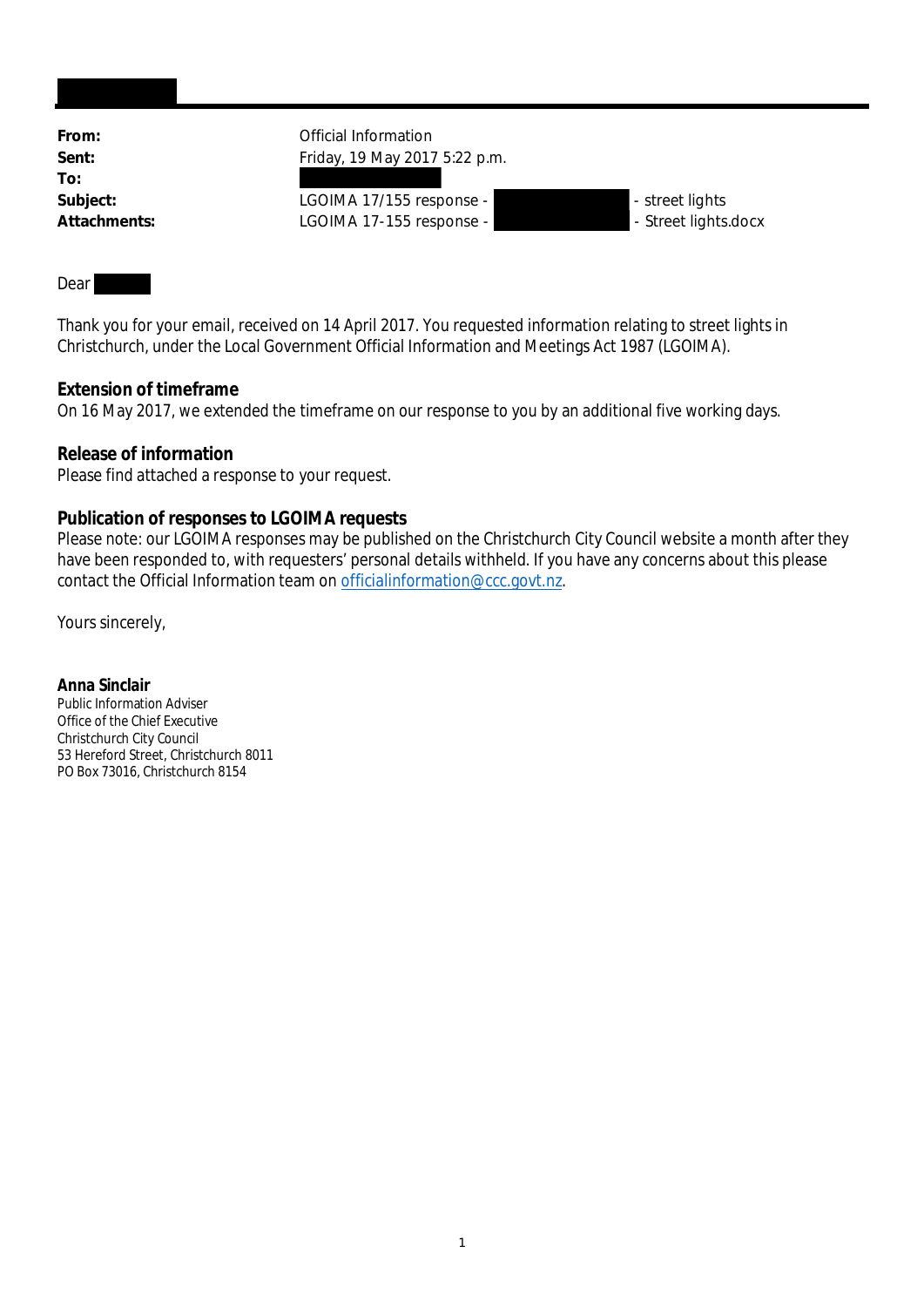To whom it may concern,

This is an Official Information Request relating to the street lights in Christchurch.

I'm interested in knowing how much money is spent on the street lights in Christchurch, broken down by how much the electricity costs to run them, how much the maintenance would cost for them on average over a year, and how much it costs to erect a new street light or replace one.

The 2016/17 Annual Plan shows \$1.533M for road lighting renewal. There is also an additional \$0.916M for repairing earthquake damage.

Some lights are on power poles which are owned by Orion, others are on Council-owned poles. The location of the light also has a large impact on the cost due to the level of traffic management required (e.g. in median or residential cul-de-sac). The cost to install a light can range between \$750 and \$10,000.

How much does it cost to replace a bulb in each street light (broken down by the cost of the bulb and the cost of the labour to replace it)?

The maintenance contract does not contain this level of breakdown. The cost to replace a lamp can also vary significantly depending on the type of light and location (including whether traffic management is required), and if it is planned or unplanned maintenance. The estimated average cost to replace a lamp is \$45, based on replacing several lights in the same street/area, and including traffic management.

How often on average would one bulb last?

The majority of lamps last between 3 and 4 years; LED lights are expected to last 15-20 years.

How often does council have to replace a bulb?

The maintenance programme replaces lamps when they fail or if they have reached the end of their life (i.e. 3 or 4 years, depending on lamp type).

How often is a new street light put up or an old street light replaced with a new one?

Most of the new lights are installed in conjunction with subdivision development. There is a lighting renewal programme that replaces old lights; there are 1,100 lights planned for replacement this financial year (2016-17).

How many street lights are there in Christchurch throughout the whole city?

There are 38,164 Council-owned street lights.

Has the cost of running and maintaining the street lights in Christchurch decreased or increased over the last 10 years?

The costs are reasonably consistent due to the efficiency improvements being offset by more lights being added to the network and upgrading others to higher output lights to improve safety. The amount of accident damage is variable.